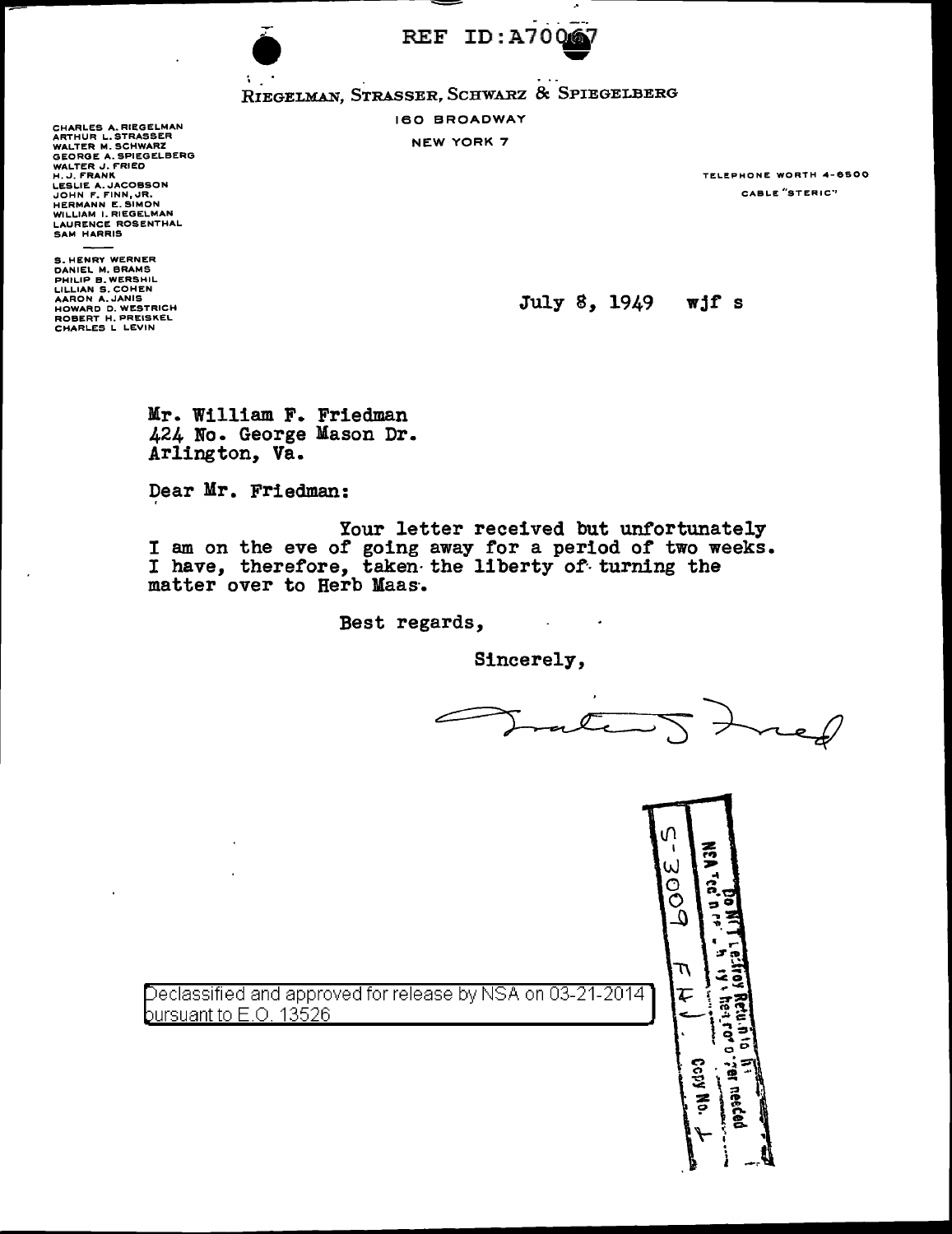

6 July 1949

Mr. Walter J. Fried 160 Broadway New York, New York

Dear Walter:

I am writing to ask that you do us a bit of a favor in the way of some rather simple sleuthing.

The newspapers and motion pictures have been carrying stories about Hitler's yacht, the Grille, which was bought recently by a man named George Arida. He has brought the ship to New York, where it is on exhibition and I imagine there is some admission charge which goes to charity.

A recent article in the magazine Beience Illustrated. I think, carried a picture of the interior of the communications room of the yacht and there are E machines to be seen, maybe also a Fish. The caption referred to "a dosen coding machines."

Could you make a visit and let me know what you see or can discreetly find out about what gadgets are still aboard, of interest to us?

Would appreciate early reply, if practicable.

I hope this terrific weather is not too difficult for you and your family. When are you coming this way again? It would be nice to see you.

Many thanks and best regards.

Sincerely yours,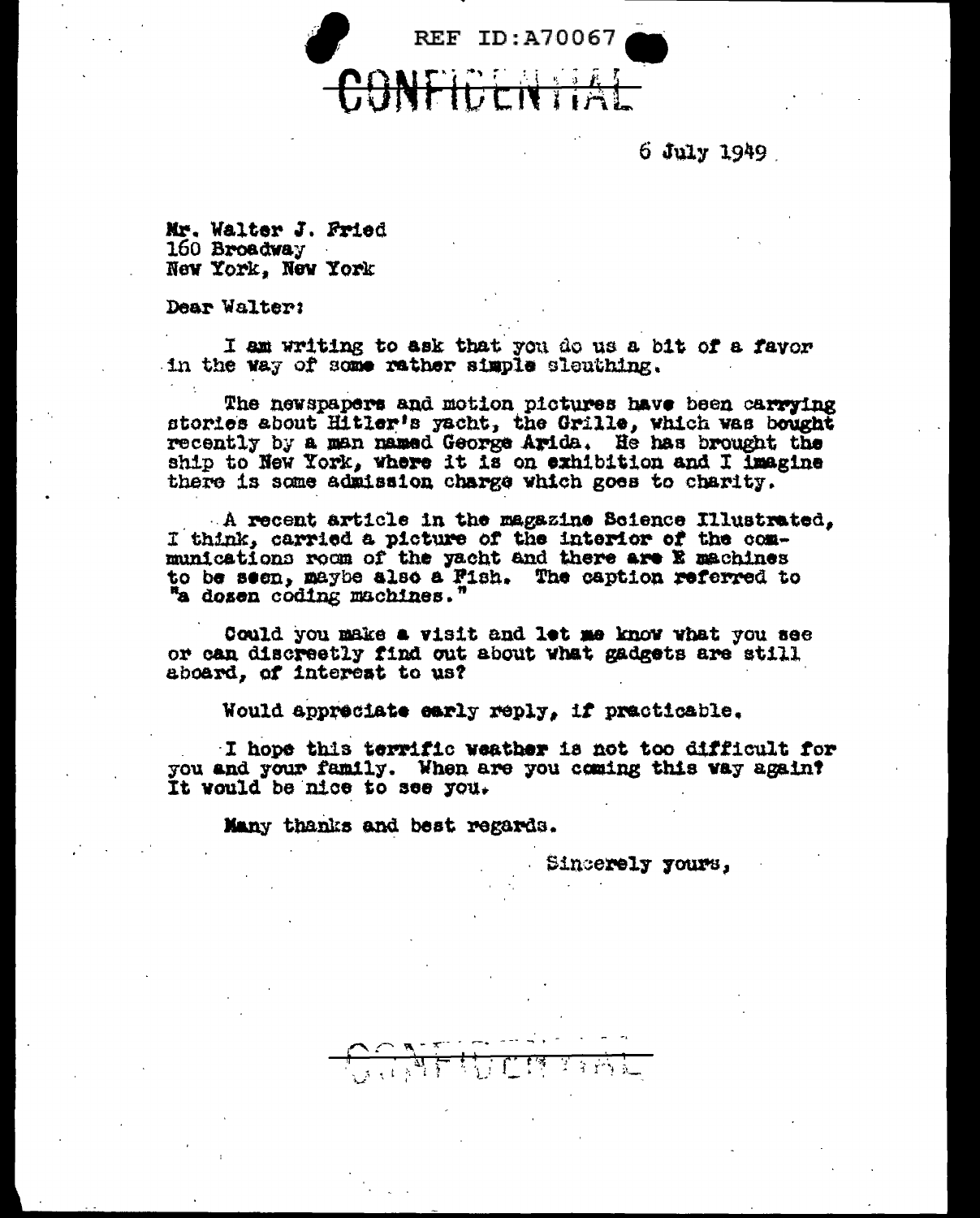REF ID:A70067

424 N. George Mason Drive Arlington, Virginia 6. April 1949 .

.,·

Mr. Walter J. Fried Riegelman, Strasser, 'Schwarz & Spiegelberg<br>160 Broadway New York 7, New York

.Dear 'Jalter:

Just a few lines to tell you that I looked up the references you cited and found considerable of interest therein. The page reference 752 in 43 Col. L. R. apparent-<br>ly is in error and I do not know what it should be. However, there is a rather interesting article beginning on page  $603$ in that volume.

It was awfully nice to see you and Mrs. Fried last Saturday night and we had an excellent time as your guests. I hope that next time you come you will both be our guests. Just let me know a day or two in advance.

Sincerely youra,

5

WILLIAM F. FRIEDMAN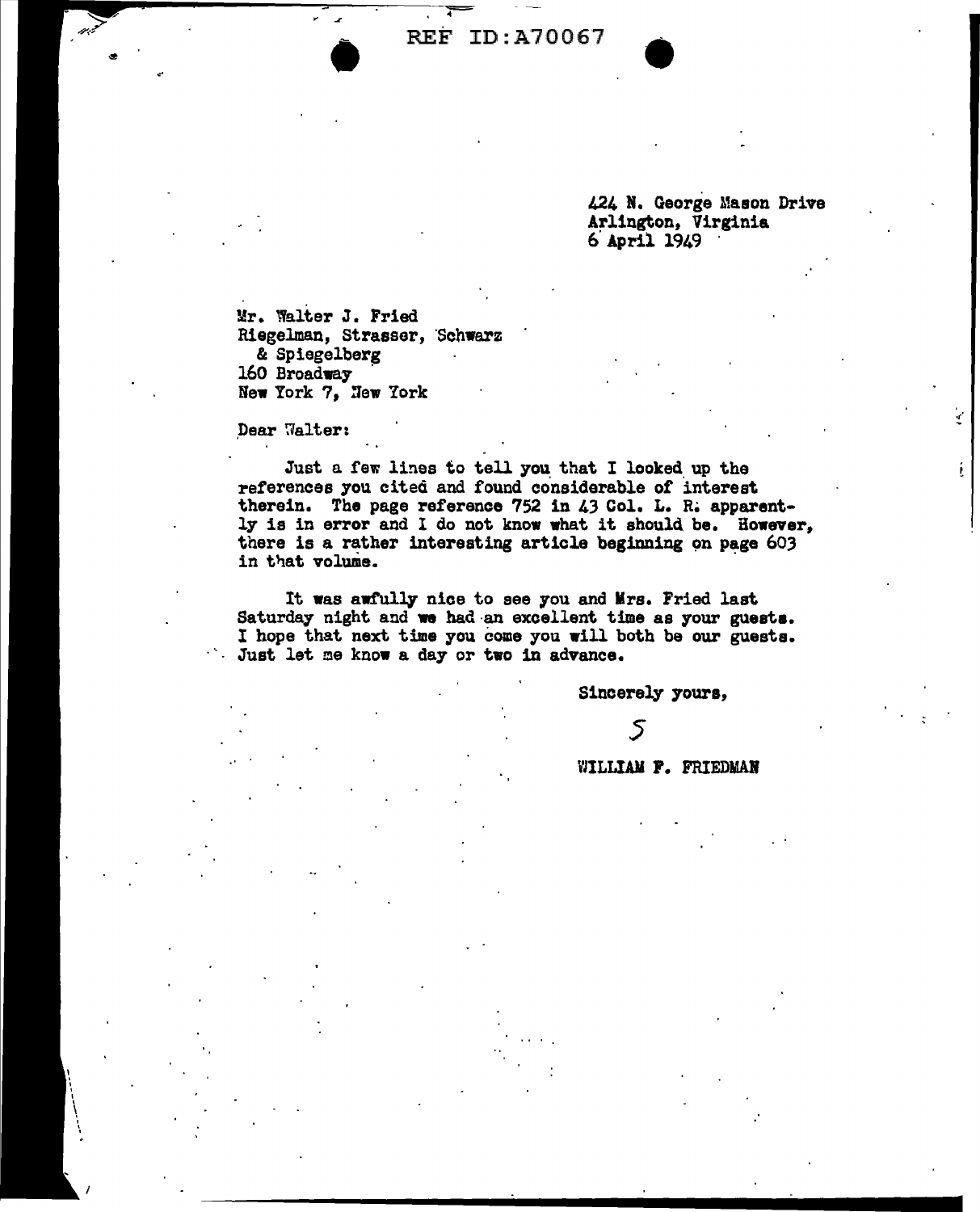$\sum_{i=1}^{n}$  REF ID:A70067

424 H. George Mason Drive Arlington, Virginia 23 larch 1949

.I '1 Mr. Walter J. Fried Riegelman, Strasser, Schwarz<br>& Spiegelberg 160 Broadway New York 7, New York ;

Dear Walter.

...

•'

Thank' you very much for your letter of 21 March and for the citations contained therein. I will have sonebody get them<br>for me. for me.  $\frac{1}{2}$ 

My latest information with respect to the date of arrival of Brigadier Tiltman is that he is due in Washington on the 29th of March. When I got back to the office after our luncheon I called the local office explaining what you had in mind and the secretary of Pat Marr-Johnson said she would send a "signal" to Tiltman. I didn't hear anything further from her and didn't understand why she did not let me know the result thereof, but this aorning I found out from Marr-Johnson that Tiltman had received the message and had indicated acceptance.

We shall look forward to joining you and Mrs. Fried for dinner on 2 April and think that the Tiltmans will be there too.

Sincerely yours,

WILLIAM F. FRIEDMAN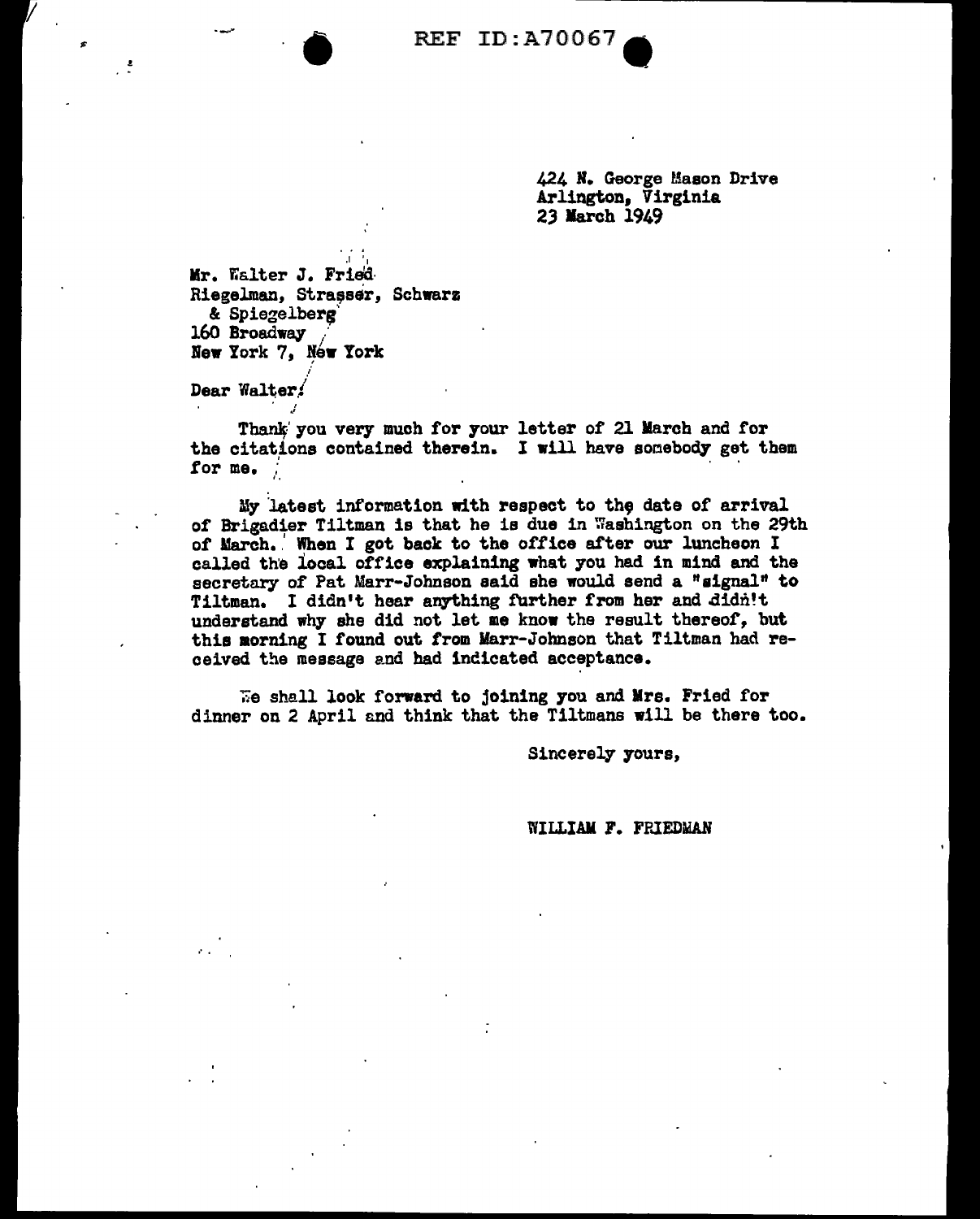





# REF ID:A70067<br>RIEGELMAN, STRASSER, SCHWARZ & SPIEGELBERG 160 BROADWAY

NEW YORK 7

CHARLES A. RIEGELMAN<br>ARTHUR L. STRASSER<br>WALTER M. SCHWARZ<br>WALTER J. FRIED<br>WALTER J. FRIED<br>H J. FRANK<br>LOHN F. FINN, JR.<br>JOHN F. FINN, JR. HERMANN E. SIMON WILLIAM I. RIEGELMAN LAURENCE ROSENTHAL

**TELEPHONE WORTH 4-6500 CABL.E <sup>11</sup>STERIC'"** 

March 21, 1949

S. HENRY WERNER<br>DANIEL M BRAMS<br>PHILIP B WERSHIL<br>LILLIAN S. COHEN<br>AARON A. JANIS<br>HOWARD D. WESTRICH<br>ROBERT H. PREISKEL

SAM HARRIS

Mr. William F. Friedman 424 No. George Mason Drive Arlington, Va.

Dear Mr. Friedman:

You may remember that at luncheon a couple of weeks ago I mentioned my impression that there was a doctrine which the courts had enunciated which condemned overreaching where contracting parties are of unequal bargaining power. I asked one of our men here to find some authorities on this, and he has referred me to the following:

للماجد المسر Symposium on Compulsory Contracts, 43 Col. L.R.  $569, (753)$ 3 فعا Economic Duress, 45 Mich. L.R. 253 Holden v. Hard $y<sub>r</sub>$  169 U. S. 366, 397

I am looking forward to seeing you the weekend after next. Don't forget to try to get the Tiltmans to join us if they are in town.

Sincerely,

Best regards.

----,---:------ '  $c_{\infty}$  ...

 $\rightarrow$ -~ *--;;=* ...... ,\_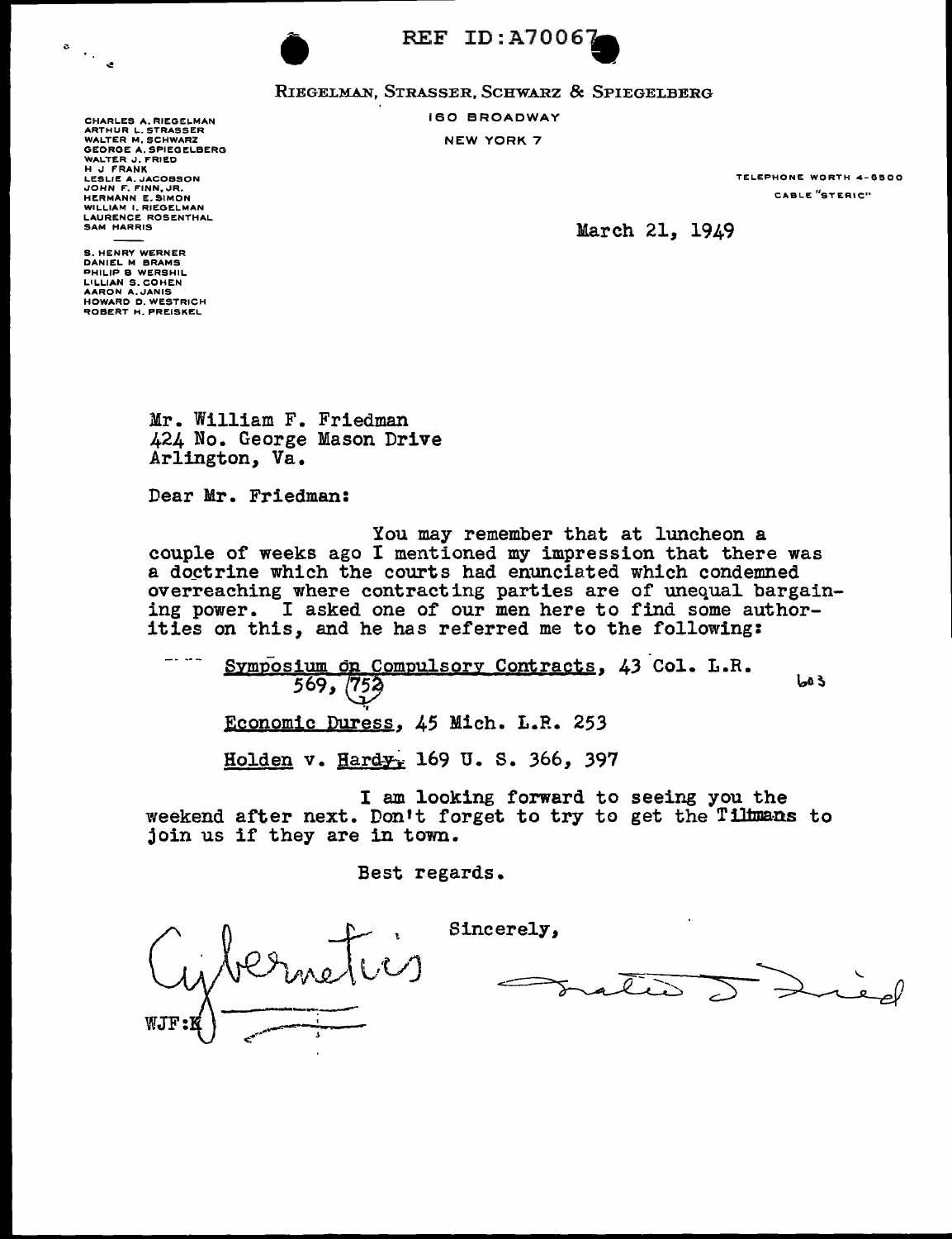REF ID:A7006

Mr. WILLIAM F. FRIEDMAN. CAPT. WALTER J. FRIED, 0922050, SIGNAL SECTION, U. K. BASE, 3932 MILITARY ROAD, N.W.,  $A.P.O. 413, c/o$  POSTMASTER, WASHINGTON 15, D. C. NEW YORK, NEW YORK.

20 SEPTEMBER 44

#### DEAR WALTER:

I WAS VERY PLEASED TO RECEIVE YOUR LETTER OF 9 SEPTEMBER. YESTERDAY THE YULE BOOK ARRIVED AND I AM VERY MUCH INDECTED TO YOU. I HOPE YOU ARE KEEPING A RECORD OF PURCHASES FOR MY ACCOUNT. IN CONNECTION WITH THIS LAST WORK OF YULE'S. I THINK I TOLD YOU THAT I RAN ACROSS IT IN OUR OWN LIBRARY AND HAVE THUMBED THROUGH ITS PAGES. KULLDACK TELLS ME THAT IT IS NOT A GOOD PIECE OF WORK AND I AM RESERVING JUDGMENT UNTIL LATER. AFTER I HAVE HAD A CHANCE TO DIP INTO IT MORE CAREFULLY.

I DIDN'T THINK THAT YOU WOULD BE SCARED OFF BY A LITTLE BIT OF COLD WEATHER AS FAR AS GOLF IS CONCERNED. AN OLD MAN LIKE MYSELF PLAYS IN THE WINTER MONTHS, I HAVE PLAYED IN DECEMBER AND JANUARY AROUND HERE.

I THINK THE VOYAICH GROUP WILL STILL BE WORKING WHEN YOU GET BACK. WE SUSPENDED OPERATIONS DURING THE SUMMER AND I HAVE NOT YET RECONVENED THE GROUP. ALTHOUGH WE HAVE A CERTAIN AMOUNT OF IBM DATA NOW AVAILABLE. HEREWITH I EXTEND AN INVITATION TO YOU TO JOIN THE GROUP ON YOUR RETURN WHICH OUGHT NOT TO BE TOO FAR OFF. I DO NOT UNDERSTAND WHY YOU HAVE BEEN KEPT IN THE DARK AS TO YOUR RELIEF. IT SEEMS TO ME THAT I PREPARED FOR THE CHIEF'S SIGNATURE A COUPLE OF LETTER IN WHICH SOME MENTION OR OTHER WAS MADE. AND THESE LETTERS WERE ADDRESSED DIRECTLY TO YOU. SMALL HAS FEEN SET UP FOR THE JOB AND IS GOING THROUGH THE MECHANICS OF GETTING READY. HOW MUCH OF AN OVERLAP THERE WILL BE. I DO NOT KNOW. I CAN IMAGINE THAT YOU ARE ANXIOUS TO HAVE INFORMATION.

THE DATA WHICH YOU ARE SENDING US CONTINUE TO BE INTERESTING AND I READ PRETTY NEARLY EVERYTHING THAT COMES THROUGH. SOME OF IT I UNDERSTAND. KEEP UP THE GOOD WORK.

WITH VERY HEST FEGARDS, I AM

: SINCERELY YOURS.

WILLIAM F. PRIEDMAN.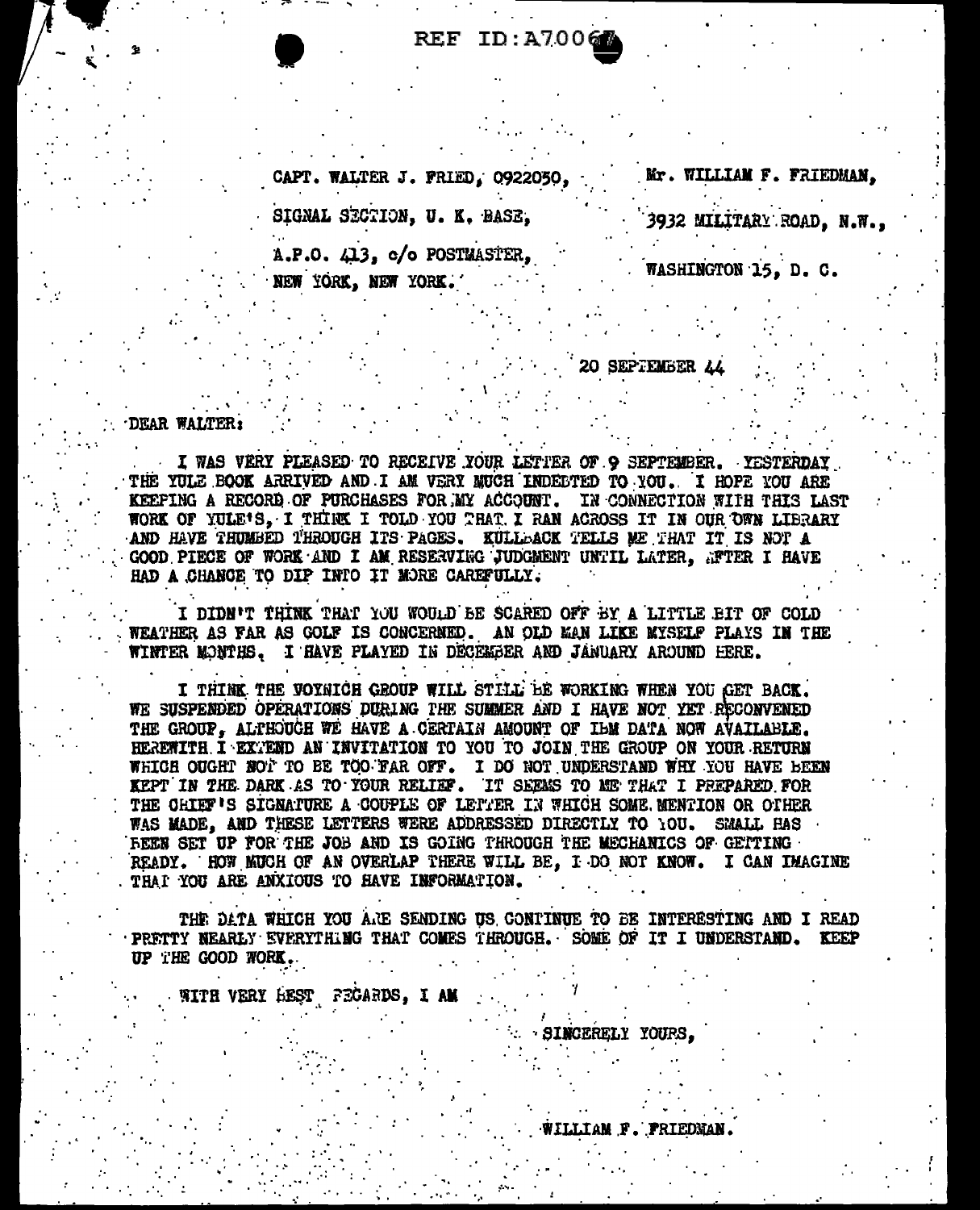REF ID: A70067 SECRET **CONFIDENTIAL RESTRICTED** TO **FROM** Commanding Officer Assistant Commandant Dir of Comm Research \ Control O. Administrative O  $'$ Adjutant $'$ Intelligence 0  $\frac{1}{2}$ Provost Marshal. 2nd Sig Serv Bn Chief, Pers & Trng Div. Chief, Pers Br  $\sim 100$  m  $^{-1}$ Chief, Trng Br Chief, Oper Serv Div Chief, Communications Br. Chief, Laboratory Br Chief, Machine Br. Property & Supply 0 Purchasing & Contracting O Fiscal & Certifying O OIC, Mail Section Chief, Security Div -11 Chief, Protective Sec Br . Chief, Cryptographic Br Chief, Development Br. Chief, Intelligence Div. Chief, Language Br Chief, Mil Cryptanalytic Br Chief, Gen Cryptanalytic Br Chief, T/A and Control Br Chief, I & L Br. adweard As discussed As requested of TRACS Comments and return Information and file Information and forwarding. Information and return **Recommendation** See note on reverse Signature if approved Your action Har. Alexie SIS-SC Form No. 96 (Re .23 August 1944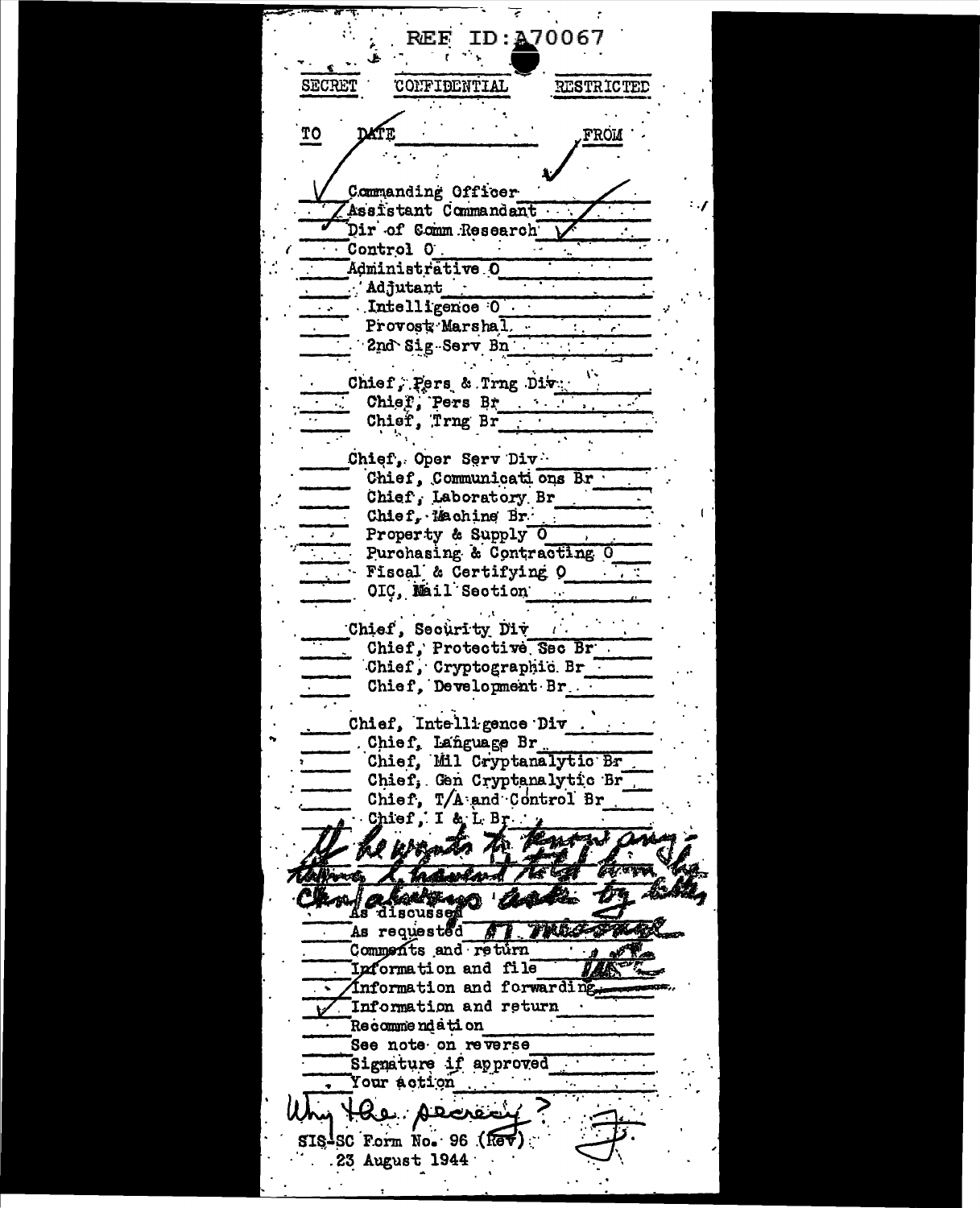REF ID: A7006 lept. 9, 1944

Dear Mr. Fredman, dent you, a feur days ago, (through channels) a new book by yule which you may find interesting. I only glanced at it and the best I can say is that it seems less dull than the Biometrika article.

Nowe played golf a total of three times and I guess di through for the season. It's already much too cold for me - about like our november weather.

The Vagnich group sounds most interesting and I'd like very much to join it when I return - except that the sure all problems will be salved by then your conjecture, made one a month ago, that I will have had some word about a replacement, has rumors. Apparently policy (or security) demands that I be kept in official ignorance. The runar I like least is that there's to be a lag of two intention between the arrival of my replacement and my return. Dont pay too much attention to the foregoing grife. In still enjoying the people and the work continues to be a wonderful experience and opportunity I only hope that my natural impatience to learn something about my plans hasn't resulted in any lack of enthusiasm which can be detected in any of the stuff die been sending back. I do believe, however, quite afait from any personal feelings, that I should be advised how much langer an lekely to be here as my activities, in many respects, will depend ou ban much teme de bave left - also on chette a not its true that one of the problems have is going to be intensuely studied by my replacement. Best regards to you and Fare. Freidman, Sencerely yours. Fractes Jones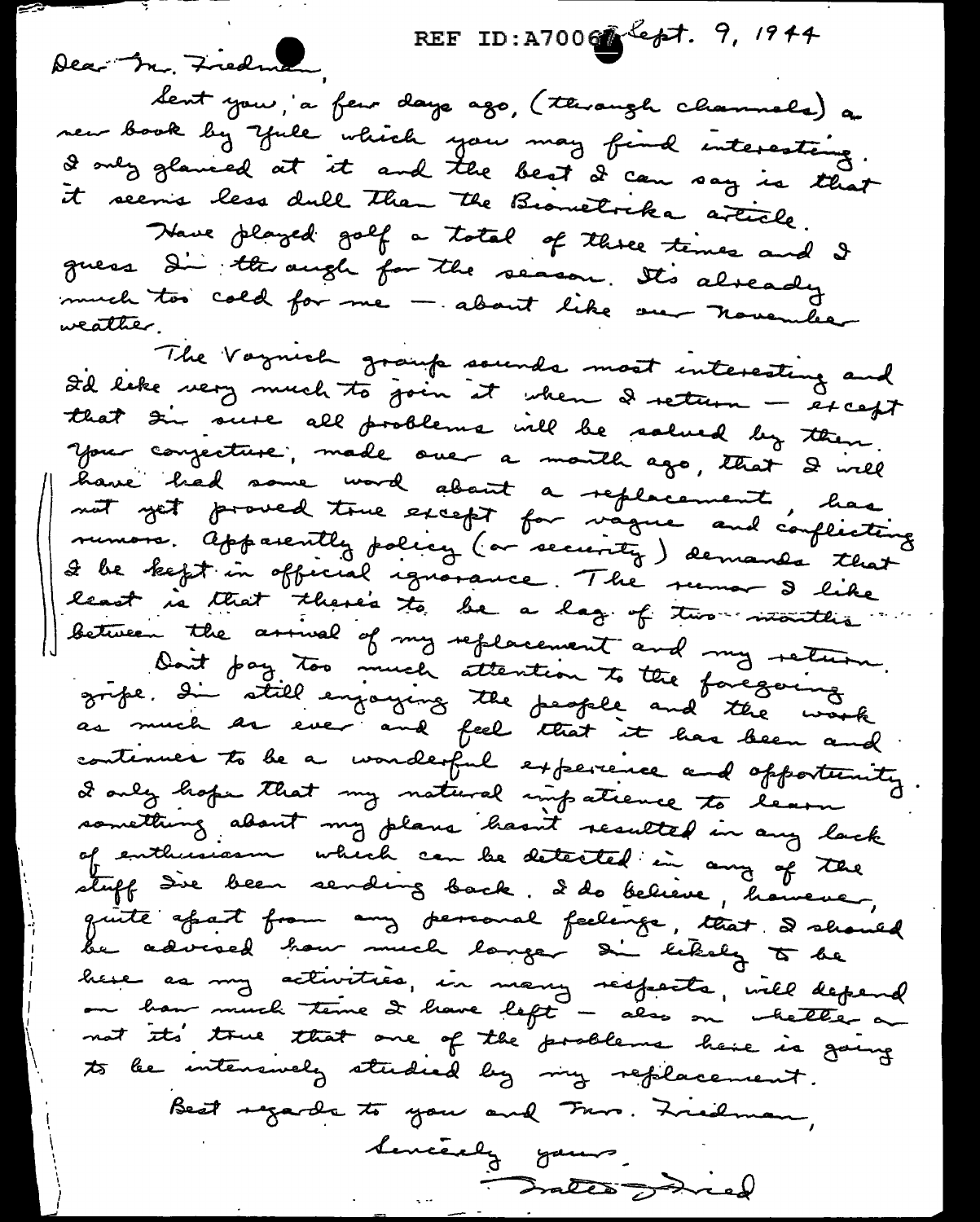

13 September 44.

Captain Walter J. Fried. Liaison Officer. GO & CS. Bondon, England,

Dear Captain Fried:

Brownston XSRSS.

Justifice

SIS 2/33/200 SIS 27/3/2 21/3 3/3

One of the things which we will be wanting when y u get back here will be a more or less detailed report on the history, present organization, work, and achievements of GC & CS. We do not have up-to-date data nor has the account ever been set down in as detailed form as I think we should have it. We would like to cover such items as the manner in which the whole of GC & CS is set up, the different branches, the coordinating agencies, the intercept and direction finding stations, the facilities for getting the traffic back, the organization of Bletchley Park, of Berkeley Street, of Alford House, the cryptographic production and security organizations, key personnel, relations with ministries and the Joint Chiefs of Staff organizati  $n_r$  and any other items that ou think might be useful in a detailed story. With this end in view, I suggest that you make copious notes which could be brought back or sent back. You will probably be unable to cover much, if anything, of the naval side of the show, but on the latter we probably can get material from our Navy here; in fact, they have a rather good account which was written a couple of years ago, and which they will probably bring up to date. I realize that this is quite an assignment, but do the best you can in the spare time ou can make available.

As you know a number of our people have been to BP and BS from AH, and their reports are available, but as time pa ses changes are made due to the development of new ideas or a change in the procedures and habits of the enemy. Consequently, there are probably many new things of interest that are not available here. I do not believe it advisable to make an externally apparent effort to collect the data or to bother the people in the organization too much. Already some of our people have made detailed inquiries on some subjects and should that be frequently repeated it might well be annoying. Better results can probably be obtained by merely getting a thorough understanding of the organization in your normal work.

Mr. Small is anxious to get underwa; and I think he should in a couple of weeks.

Sincerely yours,

W. Preston Corderman, Colonel, Signal Corps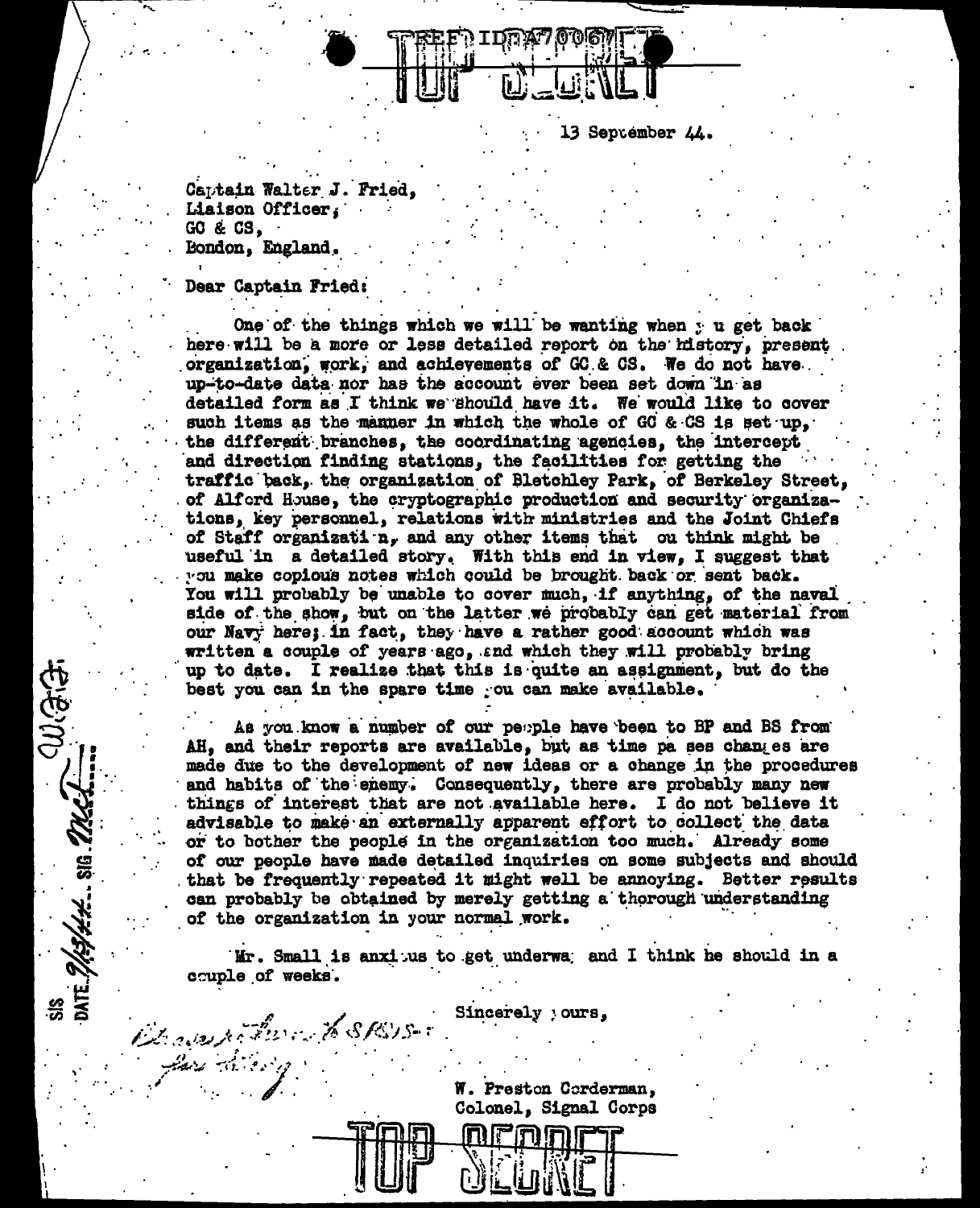REF ID:A70067

CAPTAIN WALTER J. FRIED, 0922050 MR. WM. F. FRIEDMAN,

SSD, HQ. *1* ETOUSA

3932 NILITARY RD., N. W.,

APO 887, c/o POSTMASTER,

NEW YORK CITY, NEW YORK.

WASHINGTON 15, D. C.

5 AUGUST 1944.

DEAR WALTER:

I ----

MANY THANKS FOR YOUR NICE LETTER OF 13 JULY. I DELAYED REPLYING TO IT BECAUSE I WAS AWAITING THE RECEIPT OP THE EWING BOOK AND THE REPRINT OF THE BIOMETRIKA ARTICLE. BOTH OF THESE ARRIVED JUST THIS MORNING AND I HASTEN TO THANK YOU MOST SIN-CERELY AND TO ASK YOU TO KEEP A MEMO AS TO WHAT YOU SPENT FOR THEM. SO THAT I MAY REPAY YOU WHEN YOU RETURN.

I HAD A LETTER RECENTLY FROM COMMANDER DENNISTON IN WHICH HE TELLS ME THAT HE GOT FROM YOU A FIRST-CLASS LESSON IN GOLF AND THAT YOU ARE "AN IMPRESSIVE PLAYER". HE ALSO THANKED ME FOR THE<br>THREE BALLS WHICH YOU HAVE BEEN GOOD ENOUGH TO CARRY OVER FOR ME. THANKS ABAIN FOR THAT COURTESY.

I AM GLAD THAT YOU ARE STILL ENJOYING YOUR JOB AND I THINK BY THIS TIME YOU WILL HAVE HAD SOME WORD ABOUT A POSSIBLE REPLACE-MENT. SOME DAY I'LL TELL YOU THE DETAILS.

THINGS ARE MOVING ALONG VERY NICELY, BUT THE WEATHER HAS BEEN AS HOT HERE AS IT HAS BEEN COLD AND RAINY AT YOUR PLACE. WE HOPE FOR SOME IMPROVEMENT VERY SOON NOW.

YOU MAY BE INTERESTED TO LEARN THAT I HAVE ORGANIZED A GROUP TO WORK ON THE VOYNICH (ALLEGED ROGER BACON) MANUSCRIPT. DUMEY IS IN IT. WE CARRY IT ON AS AN EXTRA-CURRICULAR ACTIVITY. YOU MAY WANT TO TAKE A HAND LATER.

WE HAVE BEEN SEEING LOUISE FAIRLY FREQUENTLY AND SHE SEEMS TO BE BEARING UP UNDER YOUR ABSENCE. WE ARE GOING TO THE A-N CLUB IN A PARTY WITH HER TONIGHT.

WITH VERY BEST REGARDS, I AM,

SINCERELY YOURS,

WILLIAM F. FRIEDMAN.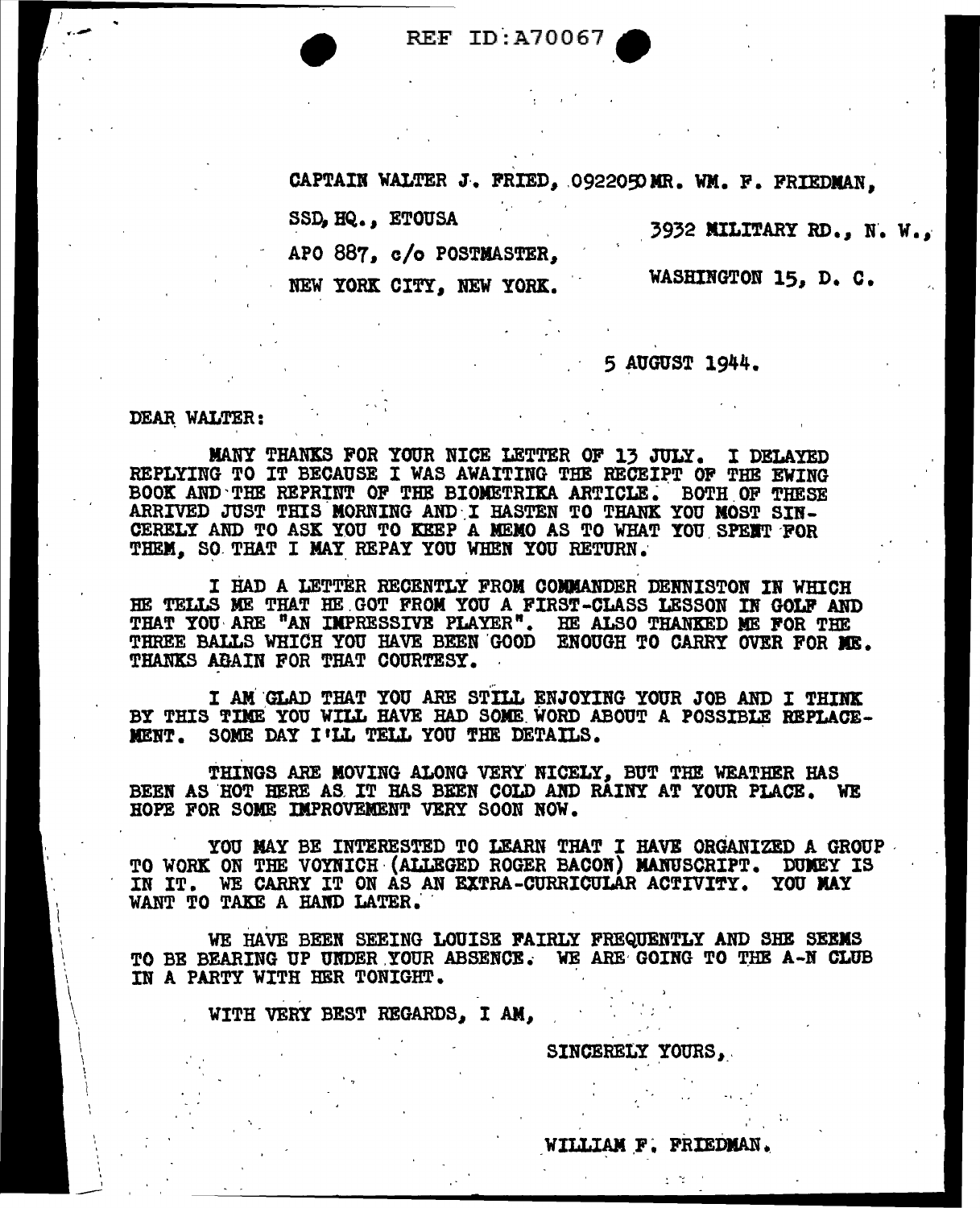Pilat the complete address in plata block letters in the panel balow, and your rathra address su ma space<br>provided. Use typewriter, dark lak, or peacl! Write plainly Very\_small writing is and antiable **EXECUTE: A OCCUPATION**  $\overline{\phantom{a}}$ TOMR. WILLIAM F Lake of N FRII 3932 MILITARY ROAD, NW.  $SSD$   $HQ$   $[3$   $HQ$   $HQ$   $HQ$ WASHINGTON IS, D.C.  $\mathcal{E}_{\mathcal{G}}$  $U.S.A$  $A f 0 + B f 7$ ,  $N \cdot Y$ 13 July 1944 ICENSOR'S STAMPS lear Try. Fredman. I understand that Earnslaw . Smith didn't send the Euring book as he had promised to do bit my advertisement has yulded a copy and it, to zether with a sepount of the Beamstreke article will leave here by hag within a day or as Consequently you may have them before this around . I hope you find them interesting I general at the article by yule and must say that it looked aufully dule I still haven't played any golf but my suit case containing my shace finally arrived a hope to play a little. am spending this week. and with the Democrations and we're scheduled to play an Sunday. The golf balls for him were in the same sint case so dill finally be able to present them. an still enjoying my job have a great deal but an getting to the point when die anxious to liear that my replacement has at least been reliefed. Best regards to you and This Inadena. "Tales wil V  $\rightarrow$  MATE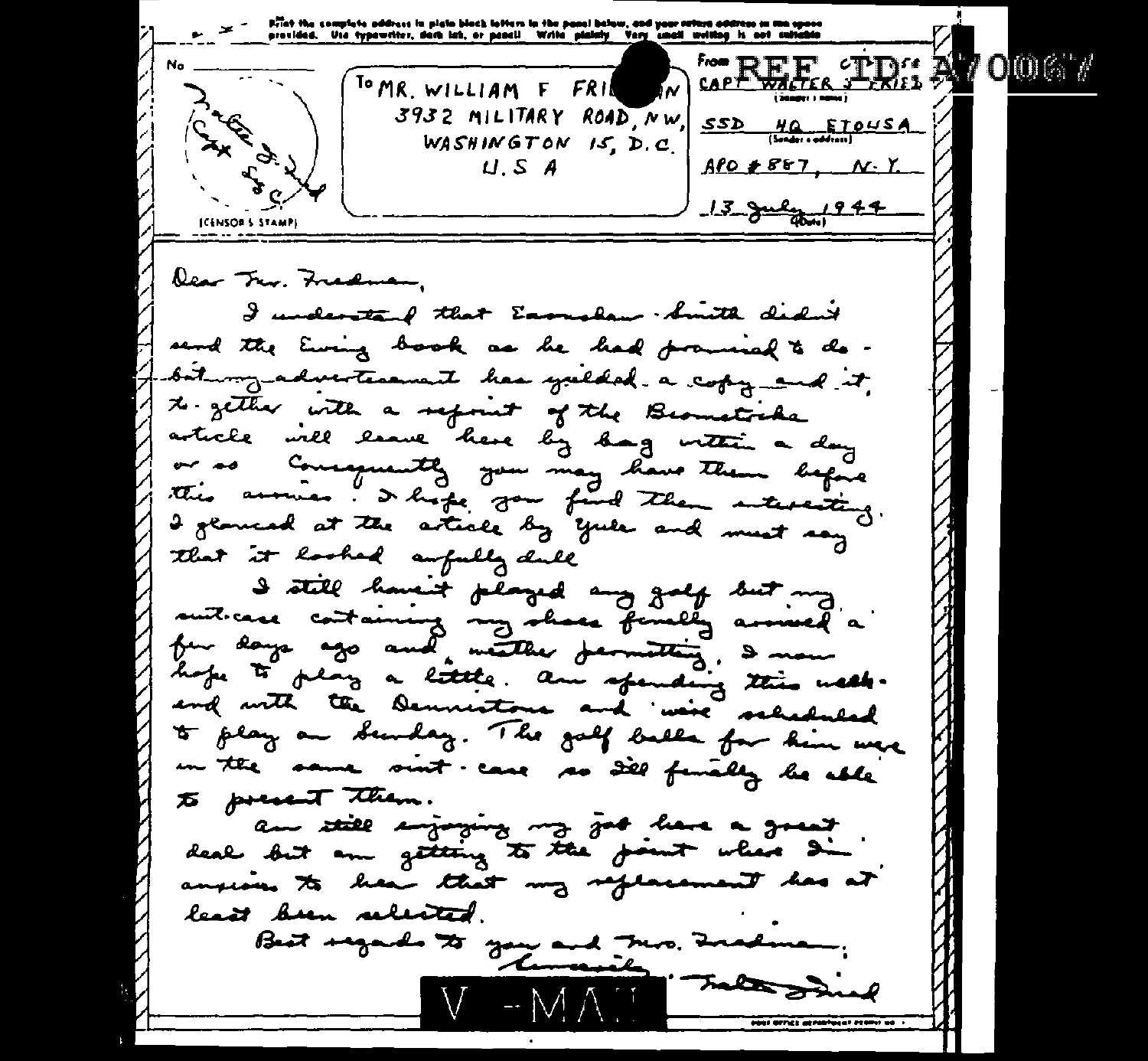FOOT THE CONTENT ASSAULT IN FLAN SLOCK LEVELET THE MAIL CO. AND THEN TERRITORY SPACE PROVIDED WIE TYPEWRITER, DARK IHK OR FEHICE, WRITE 2470067 MT WALTER T. PRIED MR. WILLIAM F. FRIEDMAN **SENDERS NAME Design W** 4000 LEE BOULEVARD SSD NO ETOUSA **BENDERS ADDRESS** ARLINGTON, VA  $A \, 0 \, 0 \, 0 \, 0$  $U.S.A$  $20 \frac{m}{6}$   $1211$ bear Trer Foredman, How secured two letters from your and apparented them very much . Even though my work continues to be, most interacting, there is a tasoloning to get housing and its very nice to hear from french as well as from my mps. R. arrived a week ago and came up here Tuesday for a week. Then he's planning & spend a great or so in London and the balance of his  $x_{\uparrow}$ ttire back here. He seems to be enjoying ستع and I know he will have many interacting things to refert. Nell luncher with D. in London yesterday and he told me about your assistanted meeting with his daughter on the train. Neve talk many of your friends here about your award and they were all interested and pleased. Louise cent me a newspaper clipping with photographs which I famed around to anno of them. the most of the galaxy with the wine one of these days. I know she sugays it sure though she flags nather relation. I haven't played at all fit. an still wathing for warm watther is my gody show. liming, material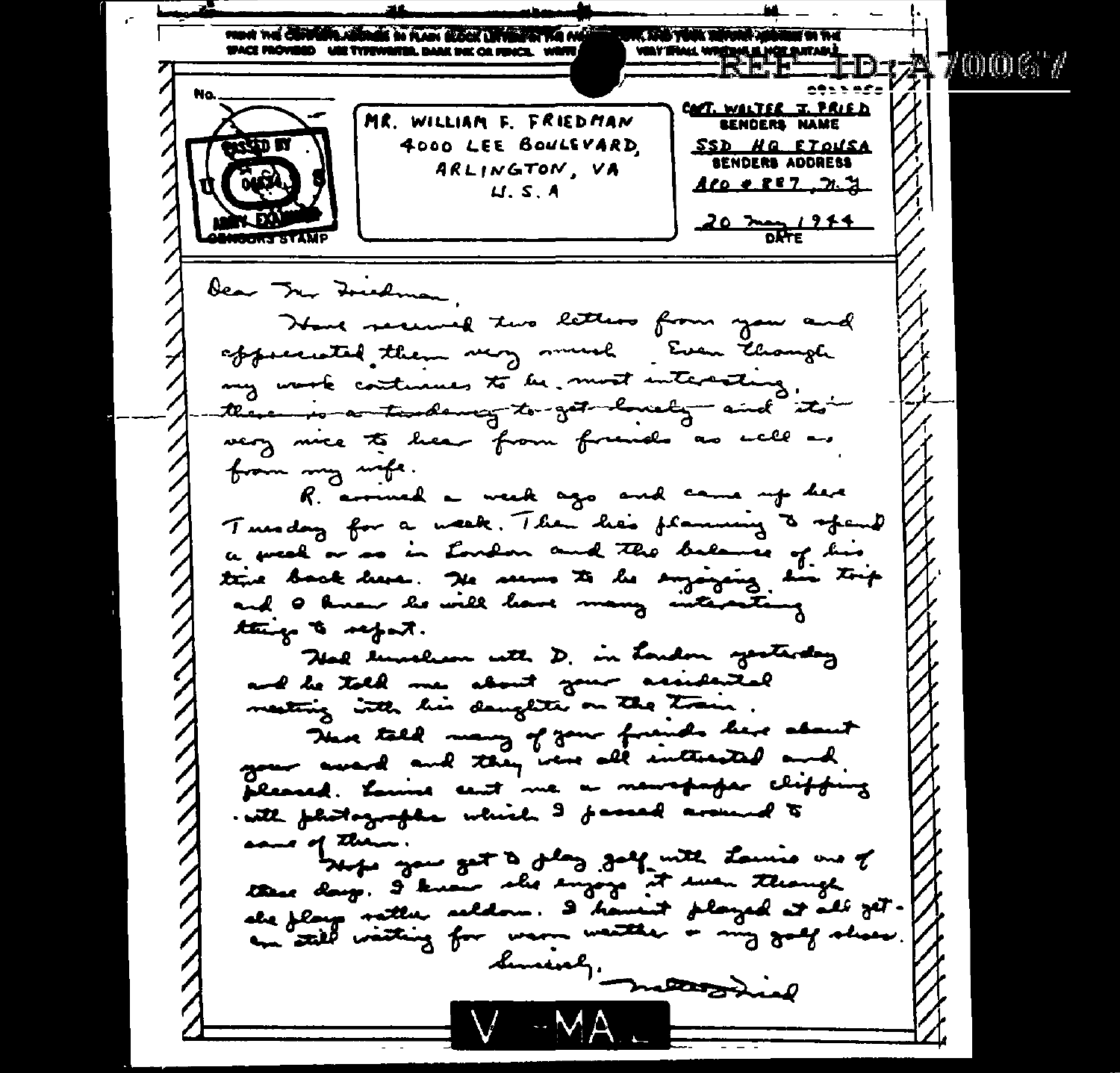

CAPT. WALTER J. FRIED, 0922050, MR. WILLIAM F. FRIEDMAN,

SSD, HQ., ETOUSA,

APO #887, c/o POSTMASTER,

NEW YORK, NEW YORK.

WASHINGTON 15, D. C.

3932 MILITARY ROAD, N.W.,

6 JUNE 44.

DEAR WALTER:

THANK YOU SO MUCH FOR YOUR LETTER OF 20 MAY. I HAVE A LETTER FROM DENNISTON IN WHICH HE INDICATES HIS SATISFACTION AND PLEASURE IN HAVING YOU, AND ALSO A HIGH REGARD FOR YOUR KEENNESS.

I EXPECT THAT YOU ARE SEEING SOMETHING OF R AND ARE GETTING THE LATEST EVENTS ABOUT US FROM HIM.

WOULD YOU BE GOOD ENOUGH TO TRY TO OBTAIN A COPY OF A REPRINT OF THE FOLLOWING ARTICLE FOR ME. MAYBE FELBY CAN HELP YOU: ON SENTENCE-LENGTH AS A STATISTICAL CHARACTERISTIC OF STYLE IN PROSE: WITH APPLICATION TO TWO CASES OF DISPUTED AUTHORSHIP--BY G. UDNY YULE. VOLUME XXX, PARTS III AND IV, BROMETRIKA, JANUARY 1939.

BY THIS TIME I HOPE YOU HAVE HAD A CHANCE TO TRY OUT ONE OR TWO GOLF COURSES. YOU MAY BE PLEASED TO KNOW THAT MY GAME HAS IMPROVED CONSIDERABLY, BUT YOU KNOW AS WELL AS I THAT THIS IS A TEMPORARY STATE OF AFFAIRS IN THAT OBNOXIOUS SO-CALLED SPORT.

EVERYBODY SENDS VERY BEST REGARDS.

SINCERELY,

WILLIAM F. FRIBDMAN.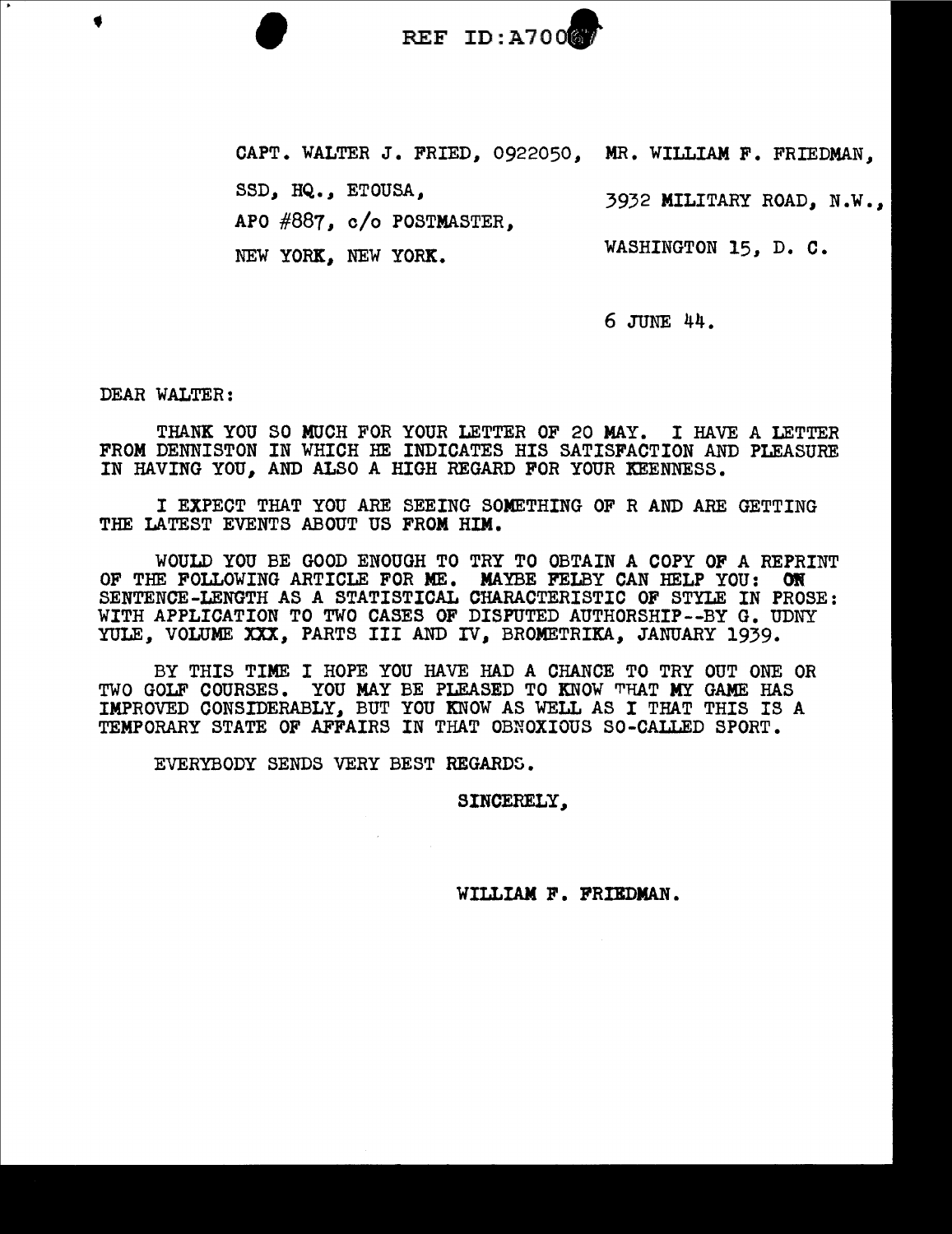### REF ID:A7006

SPSIS 201-Fried, Walter J.

HEADQUARTERS ARLINGTON HALL STATION

**SPSIS-3** 

 $20/$ 

OFFICE OF THE COMMANDING OFFICER

**ARLINGTON, VA.** 

28 July 1944.

Captain Walter J. Fried, S.S.A. Liaison Officer,  $G$   $C$   $\&$   $C$   $S$ , London, England.

Dear Captain Fried:

なんご

ិរី<br>-

From time to time the technical reports which you have been sending us are brought to my attention and I want to tell you how much I as well as many others at Arlington Hall appreciate the good work you have been doing in keeping us so well informed technically regarding the many important phases of the activities at GC & CS. Not only is the frequency with which you submit reports appreciated, but also your painstaking attention in setting forth technical details and facts is very helpful.

By agreement with the Navy it was recently decided that SSA and OP-20-G liaison personnel to GC & GS should be authorized to confer frequently, in order that both services may jointly benefit by the presence of lisison officers to that organization. There will also be an exchange of technical reports submitted, and this exchange vill take place in Washington. By frequent censultation between liaison officers on the spot and by such an exchange of reports it is hoped not only to cover the field more adequately but also to give our British allies one more indication of the existing closeness of United States Army and Navy ecoperation and collaboration in the whole field.

In connection with your replacement some time in the fall, consideration is being given to providing a civilian as a replacement. I would appreciate your views as to the desirability of making such a selection, especially from the viewpoint of his acceptability and ability to do the job, providing of course he is technically qualified.

With kindest personal regards, I am.

Sincerely yours,

W. Preston Corderman, Colonel, Signal Corps, Commanding.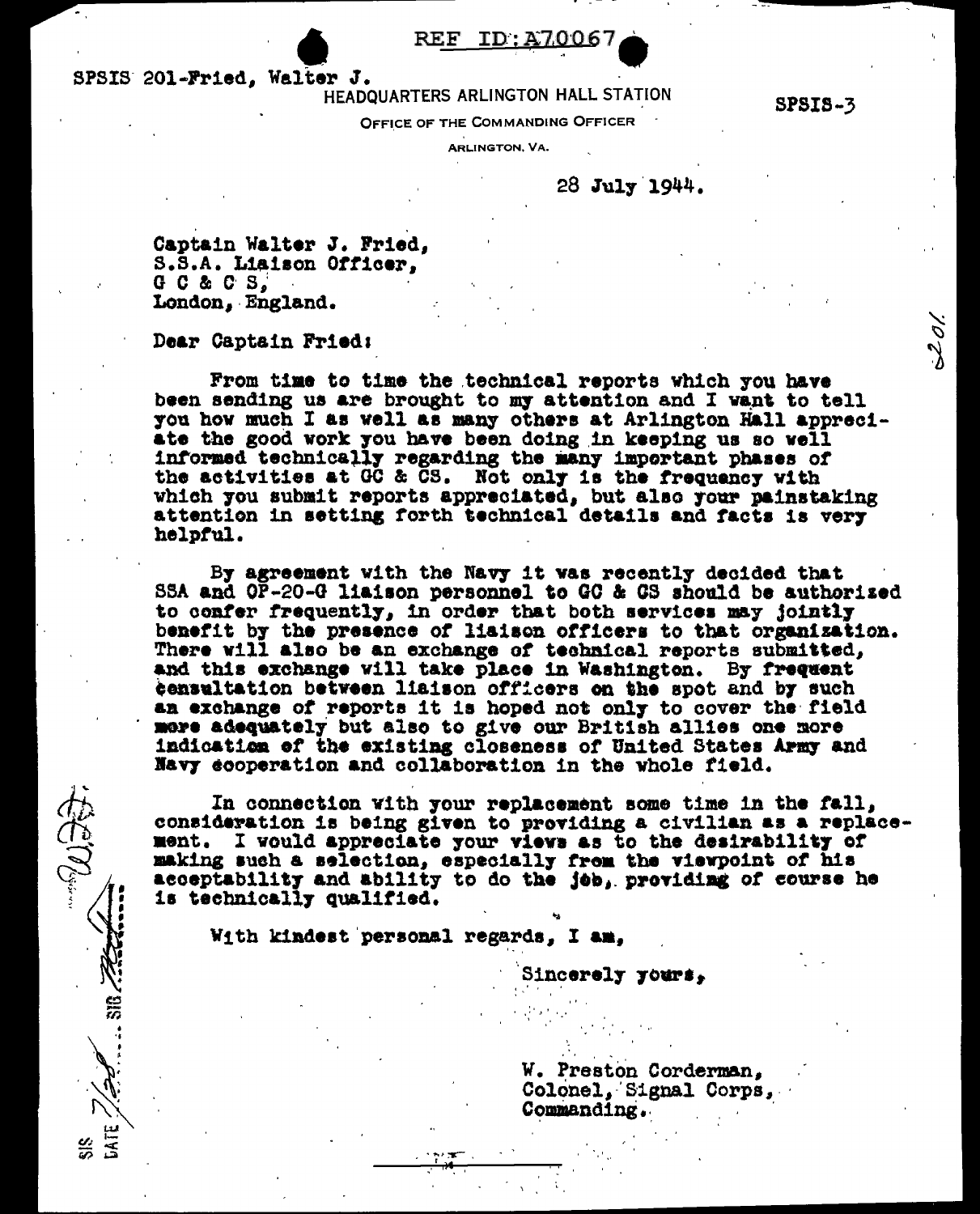ID:A70067 REF

> 424 No. George Mason Dr. Arlington, Va. 22 May 1950

Er. Walter J. Fried Riegelman, Strasser, Schwarz & Spiegelberg 160 Broadway New York 7, New York

**Dear Walter:** 

Your letter of 31 January 1950 enclosing a review of Alexander Foote's book should have been answered a long time ago but I think you know that I have been ill and that is the reason for the delay. I am back at my desk now and feel very much better. Yesterday we had a lovely day, the first one in a long time and I played 18 holes of golf. I wasn't too tired after it.

Next time you come down here I want you to be sure to give me a call. I miss seeing you occasionally.

I should have said in the first part of this letter that I read Foote's book and thought that he did a pretty good job. I think there is more truth in his book than in almost any other one of this type that I have read. Thank you for keeping me in mind and if you run across any other things in which you think I would have an interest receipt of such items will be much appreciated.

With very best regards, I am

Sincerely yours,

WILLIAM F. FRIEDMAN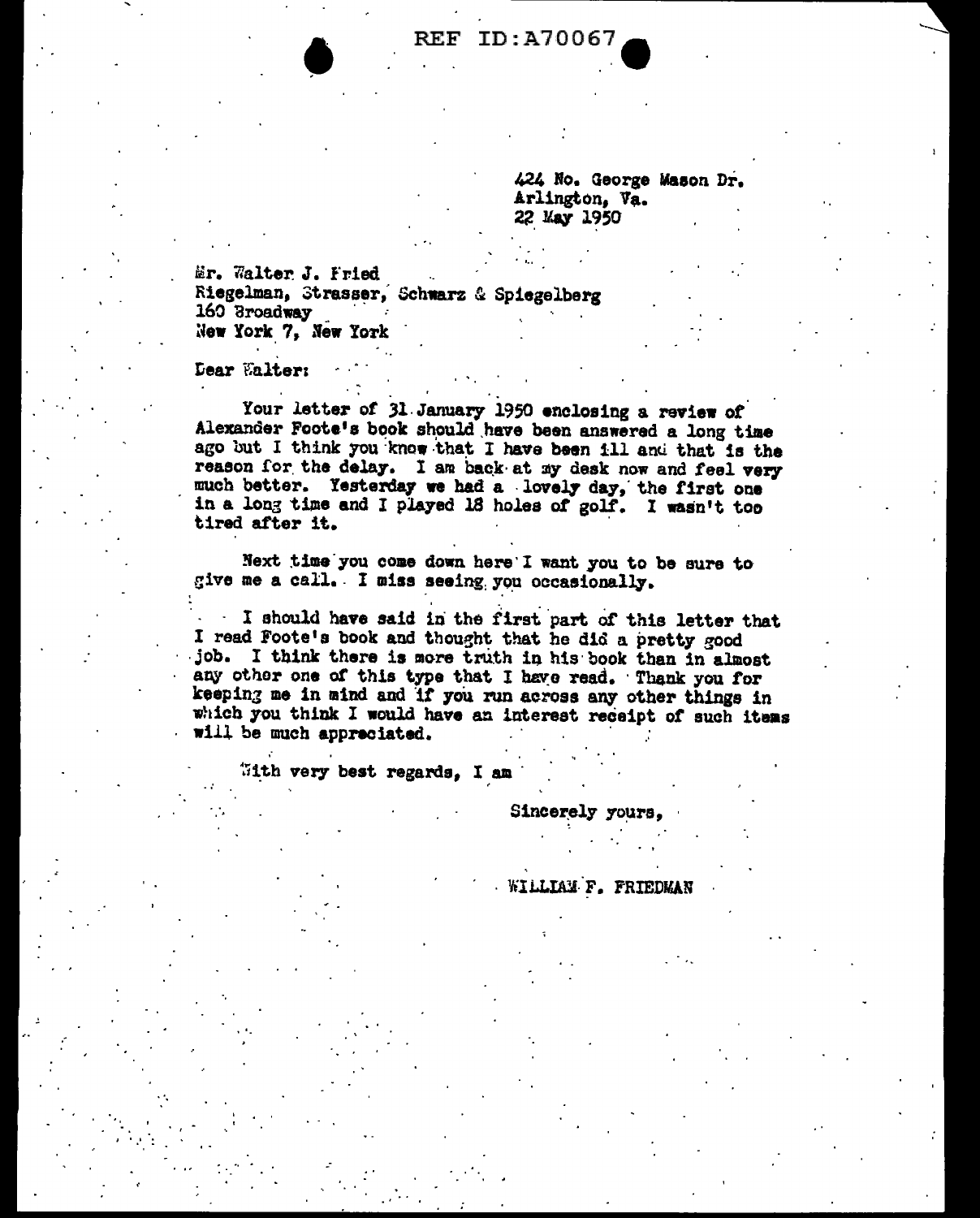REF ID:A7006

3932 Military Road Washington 15, D. C. October 12, 1945

Dear Walter:

On my return from Europe some weeks ago. I was very pleased to find your letter of August 28. and I have meant to answer it long before this. I have naturally been busy and on top of this I have not been feeling too well because of a bad cold and a strained back.

I do want to say that I appreciate very much your courteous words of thanks for what little I was able to do by way of getting you in and out of the Army and whatever little things that I did while you were in. I can assure you that I enjoyed having you as a friend and associate, and I miss you very much.

Last evening we had the pleasure of being guests for<br>dinner with Captain and Mrs. Smadback. They are now settled in their own apartment and are very happy. We wish that we had known how up against it they were for quarters when Lou came back because we did have plenty of room for them, especially when Elizebeth was all alone.

I will be very happy to hear from you and to learn how your personal reorientation is coming along.

With very best regards. I am.

Sincerely yours,

Mr. Walter J. Fried 160 Broadway New York, New York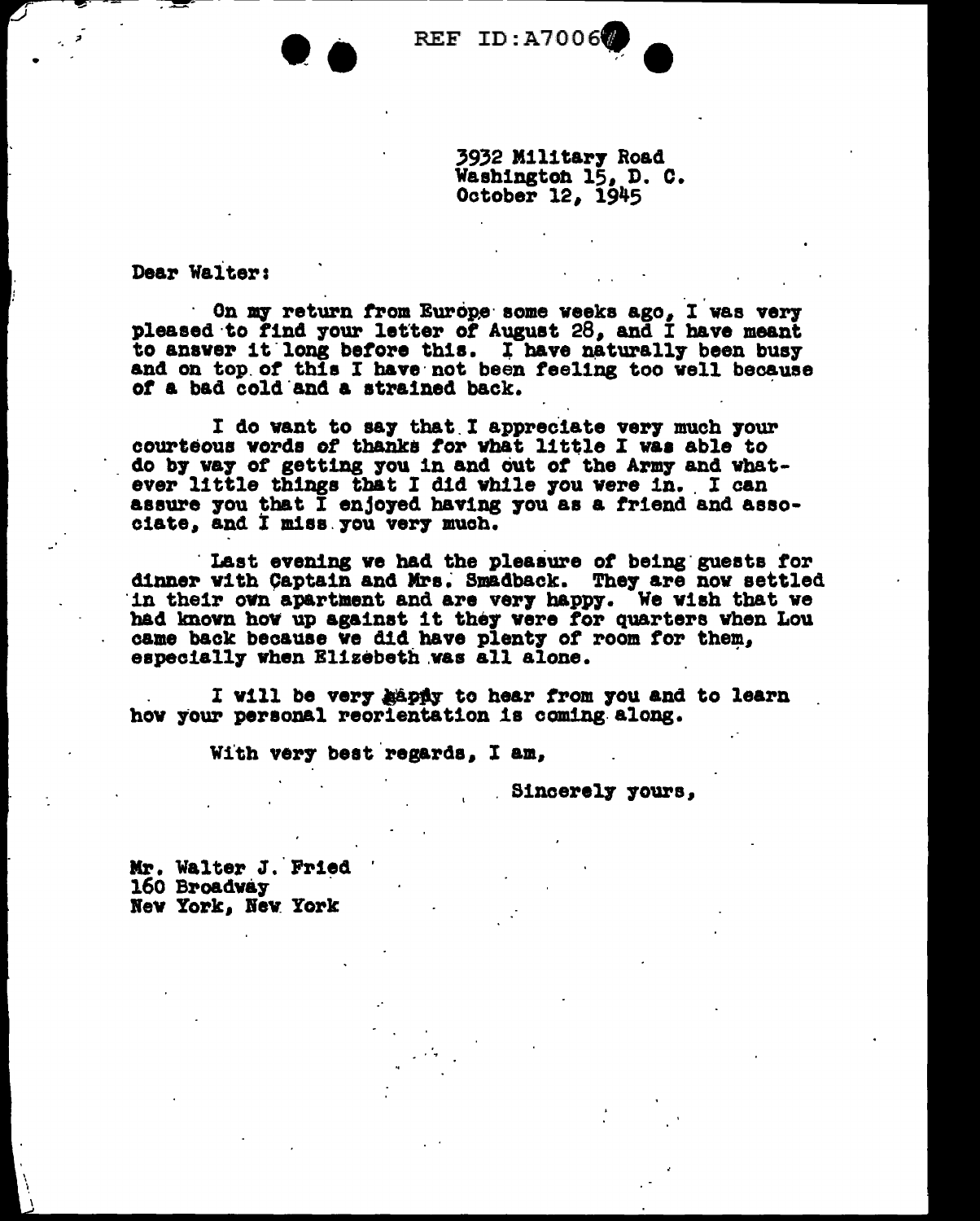

160 BROADWAY NEW YORK 7

August 28th, 1945

Mr. William F. Friedman<br>SSD - HQ - USFET (Rear) APO 887, c/o Postmaster, N.Y.

Dear Mr. Friedman:

I suppose you have heard by now, through channels, that I am out of the Army. I reached New York yesterday and although already ensconced in my office, have not yet done any work. I find that there are a great many odds and ends involved in getting settled, and, they are not by any means completed as yet.

I had dinner with Mrs. Friedman about ten days ago and saw her again for cocktails (with Herbert ---Maass)-the-day before-I-left Washington. We had-a very --<br>enjoyable time on both occasions. Confidentially, she misses you. I saw some pictures or you in?un1£orm, and you certainly looked healthy and happy.

I want to tell you how much I'appreciate<br>not only the help you gave me in getting out of the Army, but also all you did for me while I was in. I am very happy to be out, but additionally happy that the Japanese war ended before the actual date of my release. I am in hopes that being out will substantially facilitate the settlement of my personal affairs.

Mrs. Friedman promised that whenever you get to New York you will get in touch with me. At the moment I am living at my mother's apartment, 1130 Park Avenue, Sacramento  $2-7663$ , but don't know how much longer I will be there. However, I can also be reached at my office, Rector 2- 0688. On the other hand, if I come to Washington, I shall certainly get in touch with you and hope I will be able to see you.

I don't know if you are going back to England, I don't know it you are going back to engiand,<br>but if you do, please give my kindest regards to my many good<br>friends there.

Sincerely,

Tratte J Lied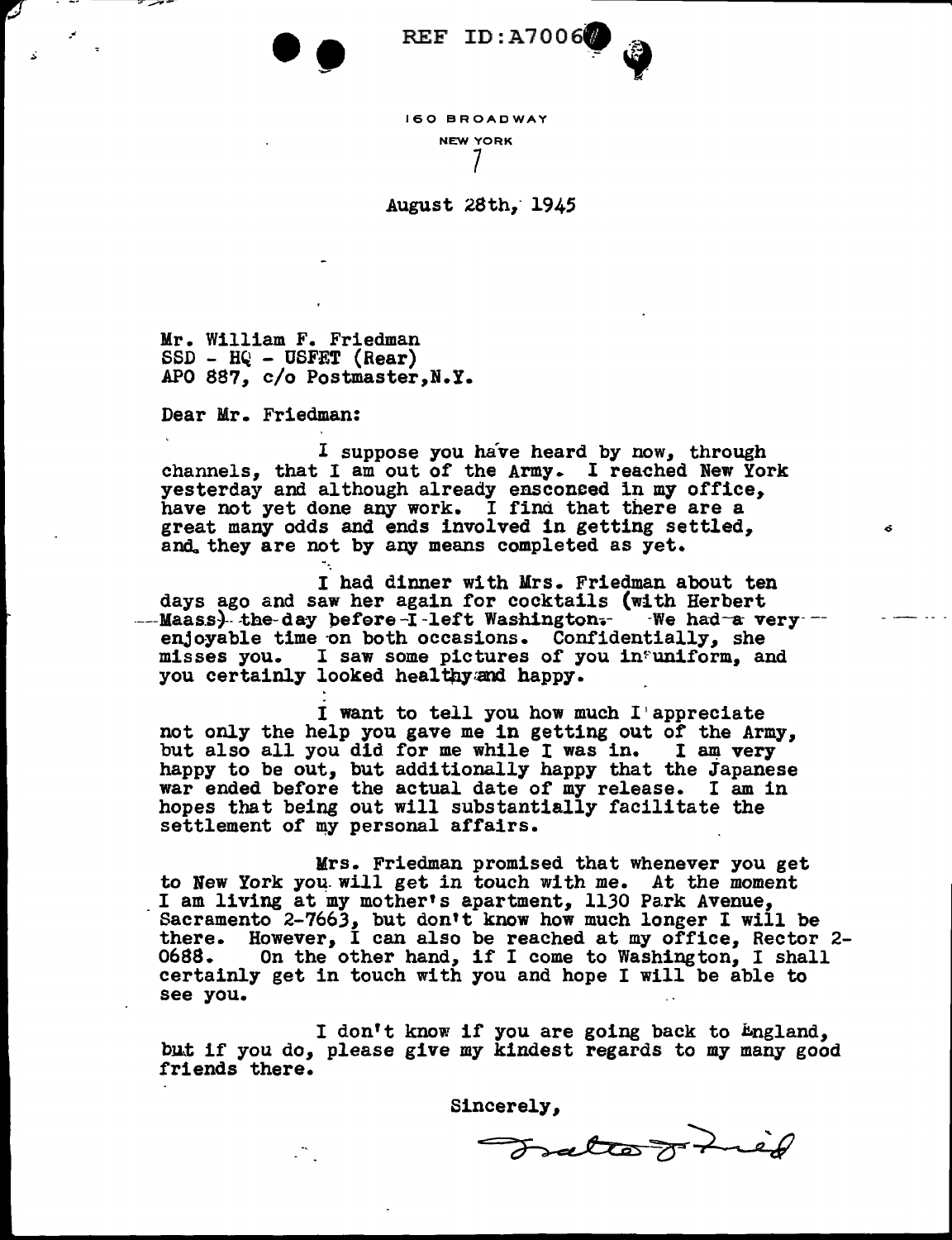**• REF ID:A70067 •** 

Capt. Walter J. Fried, 0922050 Wm/ F. Friedman

SSD HQ ETOUSA - 4000 Lee Boulevard

APO #887

c/o Postmaster, New York Arlington, Va.

Dear Walter:

Thank you very much for your letter of 21 April which arrived about 10 days ago. I was extremely pleased to receive your congratulations.

It is good to know that your work continues to be fascinating. I knew that it would be so and if anything that I wrote and you had a chance to read before leaving was helpful, as you indicate in your letter, the pains to which I went in setting forth a connected narrative are well repa14. I bave been reading 7our stutt and viah to indicate m7 appreciation *ot* the aort *ot* job 7ou are doing. Keep up the good work even though I know that you are doing it at considerable effort. I realize how much ground there is to cover and I know that you are not finding many spare moments.

I presume that by this time you have met  $"T$ ." and I hope you will like him as much as ve do.

I threatened to call up Louise to play golf with me. She has agreed to do so and I think it will be nice to play occasionally after work. I saw her last Friday night at a card party at the A.O. Club. She didn't do much card playing nor did I, but we sat around and talked. She seems quite vell.

With best regards, I am,

Sincerely yours,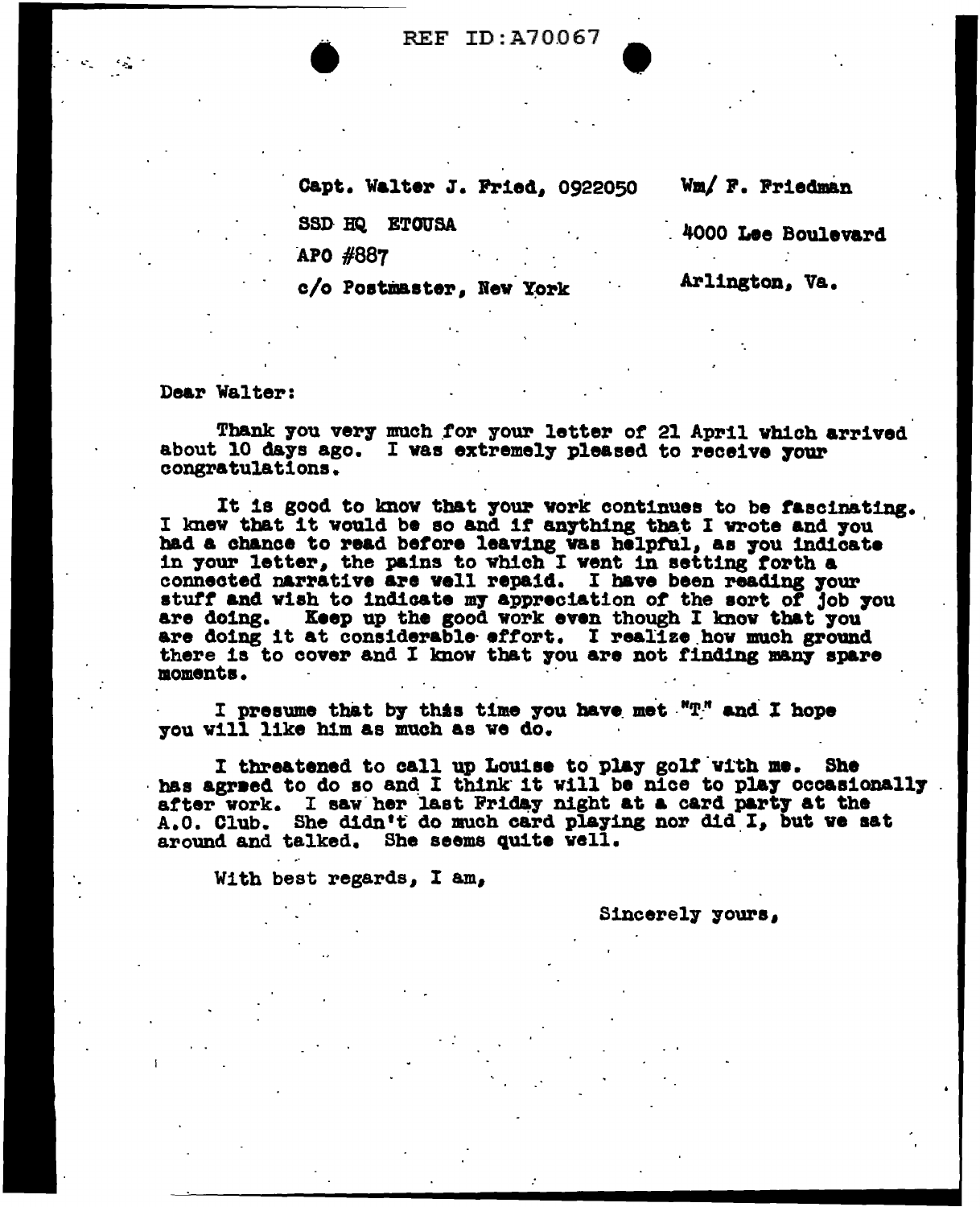法别 Bear Mir. Friedman, fout - facementing. There is a se much to<br>be and learn that the day from her for<br>leves emogle, dong ofter 2d door wuch for<br>door highed by doperate have much 2d<br>door highed by redeated in the start, 3 world<br>reports, 2n me d of the meek. I commezine heir vierty much de red and<br>decided to wait a few change before callery and a<br>with valuation the view met menty all the<br>high them, as well as many beller have, delighty emichem dats et the comp. Nans gratifigura, enen terangle mielle devermed. congratutations the must have dear went amed and want to hatter to also wont to the going for heirs<br>mix to hours ble was as so that as amall clubs when see worth me about the The day Indiped by water stall lamit<br>arrived as 2 dament made that zoft of zolf<br>hello as jot, 3 dame cteam have which I can<br>aubitute by necessary dat telenjie not pu-wor. hour doom utterly compured and look inteant people to work with of the content of the citer of Just leard from Lawie about you Com. T. have been back veries the beginning Plans gue my rogades to Frince REF ID:A70067 after mg agric 21, 1944  $\frac{5}{5}$  $-\frac{1}{2}$ stations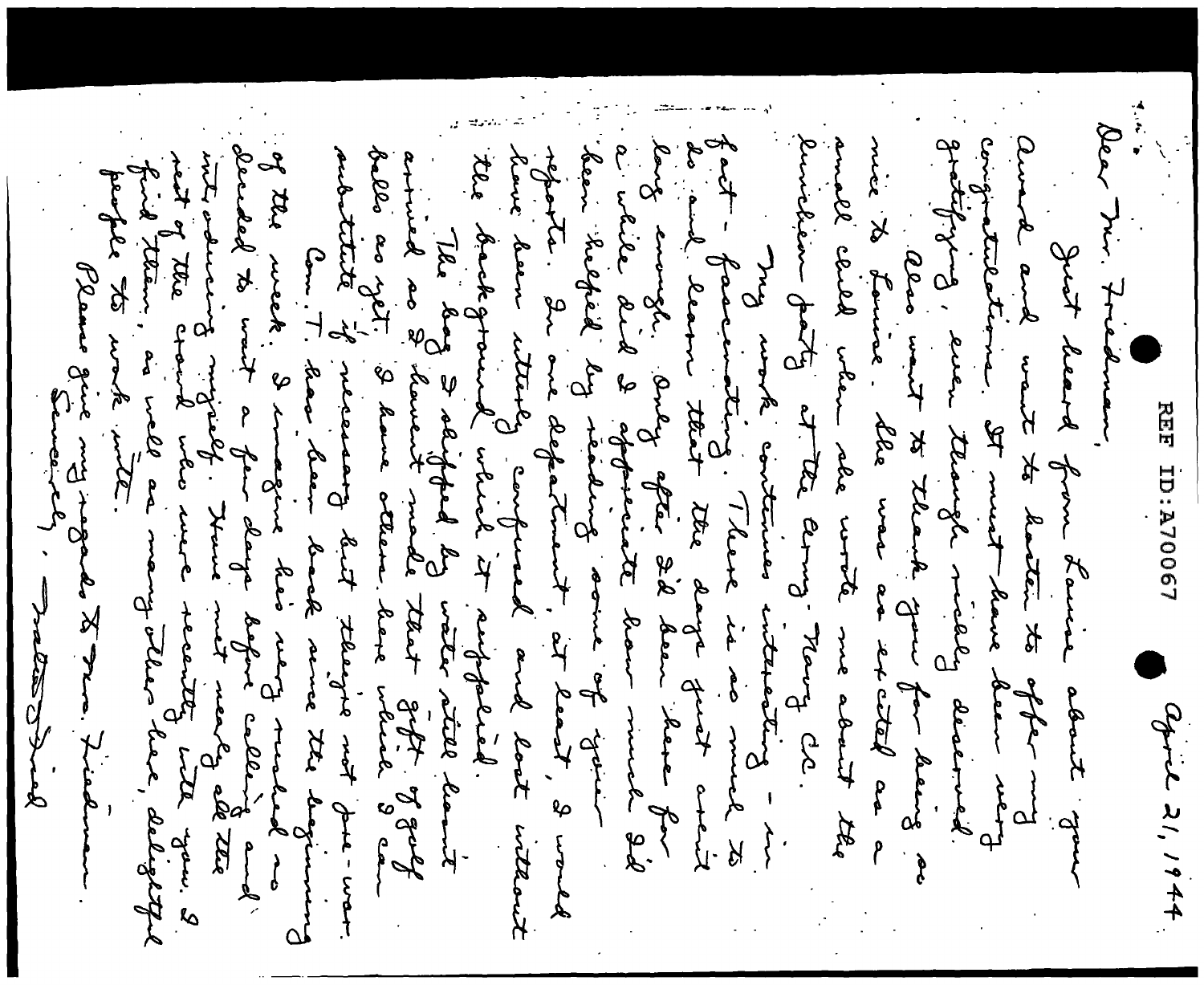## REF ID:A70<u>006</u>7

Wm.F.Friedman

Capt. Walter J. Fried. SSD HQ ETOUSA APO #887 c/o Postmaster, New York

4000 Lee Boulevard

Arlington, Va.

24 April 1944

#### Dear Walter:

Thank you very much for your letter of 2 April. I am glad that gou are finding things so interesting. What you say about your admiration for your associates does not astonish me at all and from the very first. I recognized that they were indeed more grown up than we. We really have a great deal to learn from them and I know that you will make the very best of your present opportunities. I found them extremely easy to get along with and I know that you will too.

No doubt Louise has told you of my visit a couple of weeks ago which I enjoyed very much. I saw her, incidently, the other day when I was over at the club to play a little golf; she looks well.

I have been seeing some of your reports and fin them interesting, that is, what I can understand of them. Some of the stuff is perfectly unintelligible, but that is my fault.

Things are moving along here about as usual. I think you will soon see a friend of yours from here who is coming over for a short visit. I suppose you know that Dumey got a couple of bars last week. This pleased me as much as it did him perhaps.

Will you be good enough to convey my cordial greetings to all of my friends there? They might be interested to know, if they don't already, that I was recently the recipient of the highest award for civilian service. In addition to the honor I also got an automatic increase in pay which, of course, was an additional item of pleasure.

With best regards, I am,

- Sincerely yours,